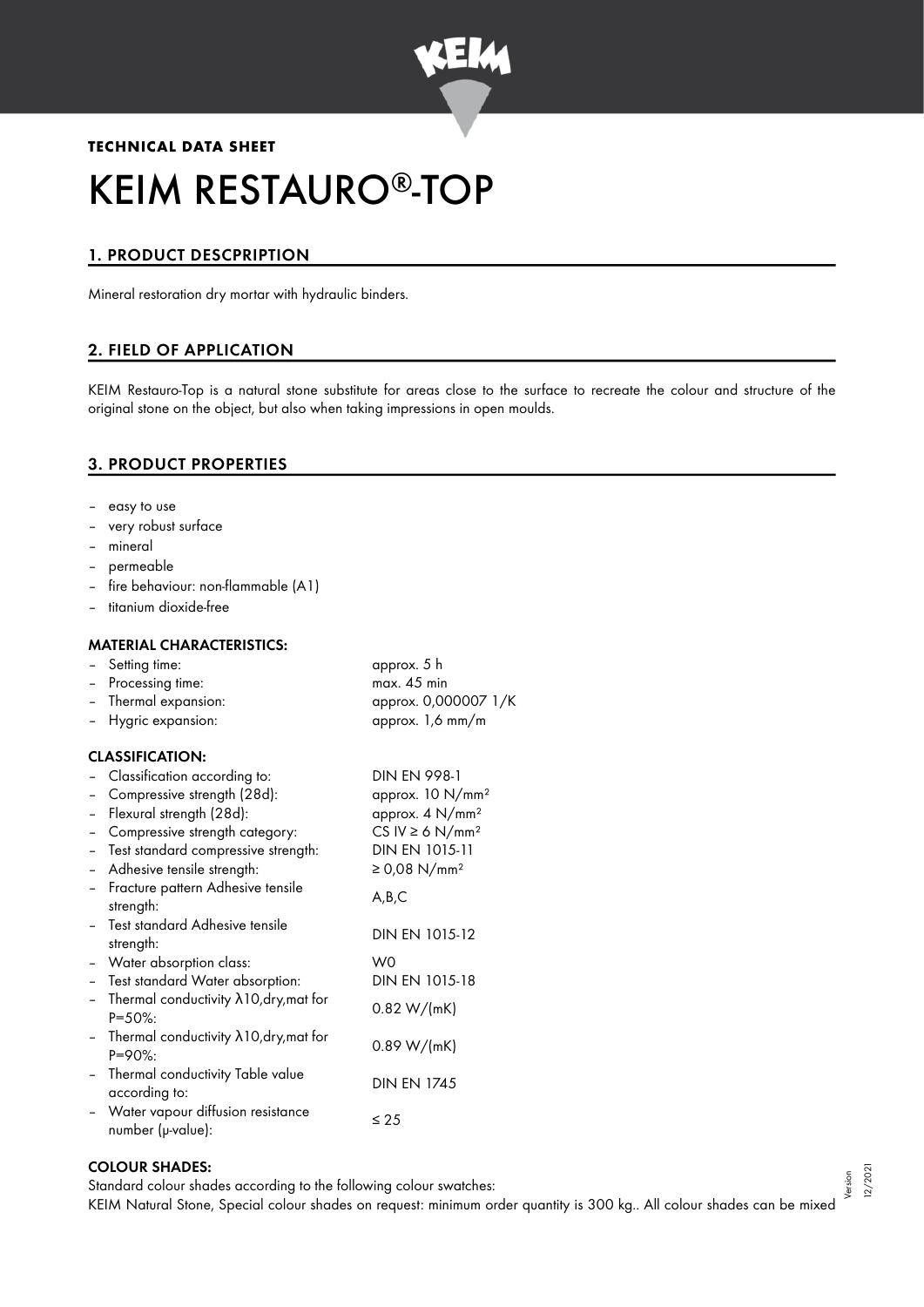with each other. The colour shades are matched to refinished surfaces. Slight colour deviations cannot be ruled out due to changing temperature and humidity. Prepare test areas in advance. In case of increased demands on the colour accuracy and if it is necessary to match the existing surface, a subsequent glaze with KEIM Restauro-Lasur is recommended.

## 4. APPLICATION INSTRUCTIONS

#### SUBSTRATE PREPARATION:

The substrate must be strong, dry, clean, sound and free from adhesion-reducing residues.

Pointing:

Damaged natural stone, which is to be supplemented with KEIM Restauro-Top, is to be removed down to the

sound core with a tooth cutter or similar tools. Particularly on flat natural stone surfaces, the pointing should be carried out 2 cm deep at right angles or in a dovetail shape so that the restoration mortar can be worked in underneath. If pointing as described is not possible due to sculptural ornamentation, care should at least be taken that the affected damaged areas do not leak to zero.

Cleaning:

Carefully remove existing stone dust from the areas

to be supplemented with compressed air or with clear water and a brush.

Pre-wetting:

The restoration mortar may only be applied to a damp substrate. Sufficient pre-wetting is therefore absolutely necessary. Remove excess water by patting with a sponge.

## PREPARATION OF MATERIAL / MIXING & CONVEYING:

Mix KEIM Restauro-Top with approx. 3,8 - 4.2 l (specification per bag) of clean water with a power stirrer to a stiff-plastic consistency without lumps and allow to mature briefly. Do not remix already stiffened material with water.

#### APPLICATION:

Application: The matured mortar is applied (pressed on) to the roughened and pre-wetted damaged area, e.g. with a trowel. The layer thickness should be no more than 30 mm. The final layer should be at least 2 mm higher than the original stone surface, so that any necessary reworking is possible.

Reworking: During setting, after 2-4 hours, the surface must KEIM Restauro-Top be scraped with a spatula, scraper, saw blade, toothed iron or similar tools. The surface of the original stone has to be levelled with a scraper, scraper blade, saw blade or similar tools. It is also possible to rub the surface with a rough stone disc. The surface must not be smoothed!

#### AFTERTREATMENT:

KEIM Restauro-Top must be protected from drying out too quickly due to sun or wind, or kept moist if necessary.

#### FINISHING:

A stonemasonry finish is possible after 8 days at the earliest. Note: Nuanced colour adjustments and designs can be carried out with KEIM Restauro-Lasur.

#### SETTING TIME:

at least 1 day per mm render thickness (depending on temperature and relative humidity). The waiting time before painting must be at least 10 days.

#### CONSUMPTION:

approx. 2 kg/m² per mm

These material consumption values are guide values for smooth substrates. Exact consumption values must be determined by means of test areas.

## CLEANING OF TOOLS:

Clean immediately with water.